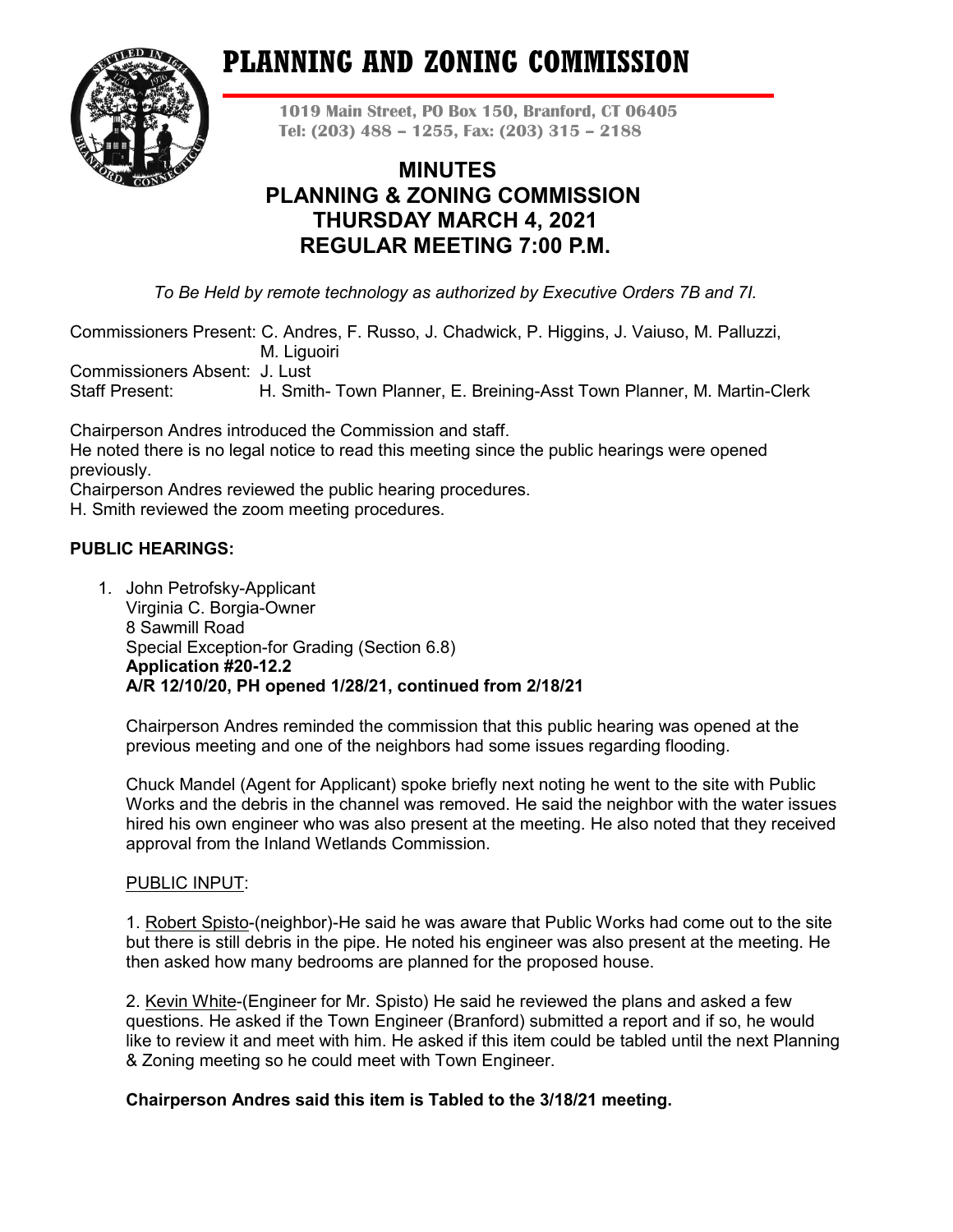*Branford Planning & Zoning Minutes March 4, 2021 Page 2 of 7*

> 2. Edward & Nancy Carroll-Applicant & Owner 18 Sunrise Cove Camp Special Exception & Coastal Site Plan- Demo & Rebuild Single Family House **Application #21-1.2 A/R 1/28/21 & PH opened 2/18/21, continued from 2/18/21**

Todd Anderson (Anderson Engineering & Surveyors) represented the Applicant and reviewed the project explaining the applicants want to dear down the existing cottage and rebuild a new FEMA compliant one. He noted they received the necessary variances. He then addressed some of the staff comments mentioned in the staff report.

H. Smith briefly reviewed the staff report.

PUBLIC INPUT: No one spoke.

3. 56 Stony Creek Rd. Inc./o Leigh Small-Applicant Farids Stony Creek LLC c/o Tariq Farid-0wner 56 Stony Creek Road Special Exception- Grading (Section 6.8) **Application #21-1.5 A/R 1/28/21 & PH opened 2/18/21 & continued from 2/18/21**

H. Smith said an additional application for this project is needed (a modification of their prior approval) and suggested this item be Tabled to the 3/18/21 meeting.

#### **MINUTES: 2/18/21**

#### **J. Chadwick made a motion to approve the 2/18/21 meeting minutes as written. M. Palluzzi seconded the motion which passed unanimously.**

#### **CORRESPONDENCE:**

H. Smith said he was in receipt of a letter from the Clean Energy Committee regarding possible changes to the Regulations and or Town Ordinances.

H. Smith said he also received a letter from the Chairman of the Economic Development Commission regarding Exit 56 off the highway. The chair said it looked like a wasteland and Suggested the Planning & Zoning Commission look at this area for possible retail use.He suggested putting something in that space that would benefit the town.

The Commission discussed this briefly and the Chairman of Economic Development Commission (Perry Maresca) commented.

#### **RETURN TO TABLE:**

1. Edward & Nancy Carroll-Applicant & Owner 18 Sunrise Cove Camp Special Exception & Coastal Site Plan- Demo & Rebuild Single Family House **Application #21-1.2 A/R 1/28/21 & PH opened 2/18/21, continued from 2/18/21**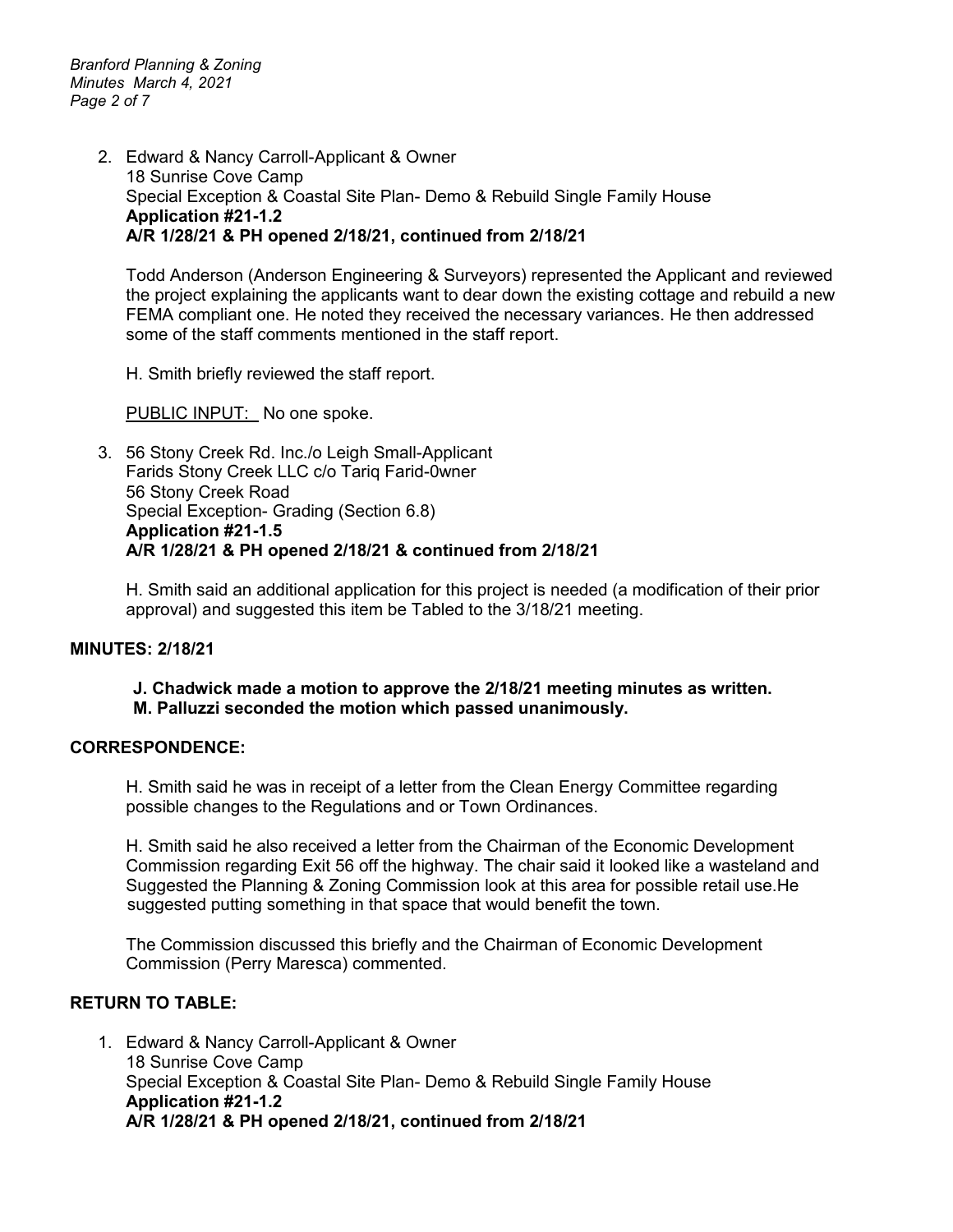*Branford Planning & Zoning Minutes March 4, 2021 Page 3 of 7*

#### **M. Palluzzi made a motion to approve the application with the Findings and Conditions below:**

## **Findings:**

- **1.** The Coastal Site Plan is consistent with the goals and the policies of the Coastal Area Management Act and incorporates conditions and modifications necessary to mitigate adverse impacts on coastal resources and any future water dependent activities.
- **2.** Subject to compliance with the conditions listed below, the Commission finds, based on the testimony and application materials presented, that the proposed use of the property is consistent with the Special Exception criteria, per Sections 6.8 and 9.8

## **Conditions:**

- **1.** All site activities shall be performed in accordance with the requirements set forth by Section 6.8F subsections 1-13 inclusive of the Town of Branford Zoning Regulations.
- **2.** Prior to the issuance of a zoning permit, the applicant shall demonstrate compliance with Chapter 161 (Flood) of the Town of Branford's Code of Ordinances to the satisfaction of the Town Engineer.
- **3.** In accordance with Section 6.8M, a final as built plan shall be submitted to the Town Engineer for approval.
- **4.** Prior to the commencement of framing, as "as-built" plan of the foundation shall be provided to Town staff.
- **5.** Prior to the start of construction or any earth disturbing activity, erosion control measures shall be installed to the satisfaction of the Zoning Enforcement Officer and maintained throughout the project.

## **J. Chadwick seconded the motion which passed unanimously.**

## **OLD BUSINESS:**

1. Goodsell Point, LLC c/o Sal Marottoli-Applicant & Owner 61, 65-71, 67 & 73 Goodsell Point Road PDD Master Plan- Mixed Use (Marina & Residential) **Application #20-10.4 A/R 10/15/20, PH closed 2/18/21 & Tabled**

#### **H. Smith noted that P. Higgins and M. Liguori are seated for J. Vaiuso and J. Lust who recused themselves.**

H. Smith then displayed the draft Resolution and reviewed it.

**J. Chadwick made a motion to adopt the Resolution as amended to approve the PDD and Master Plan.**

**M. Palluzzi seconded the motion which passed unanimously.**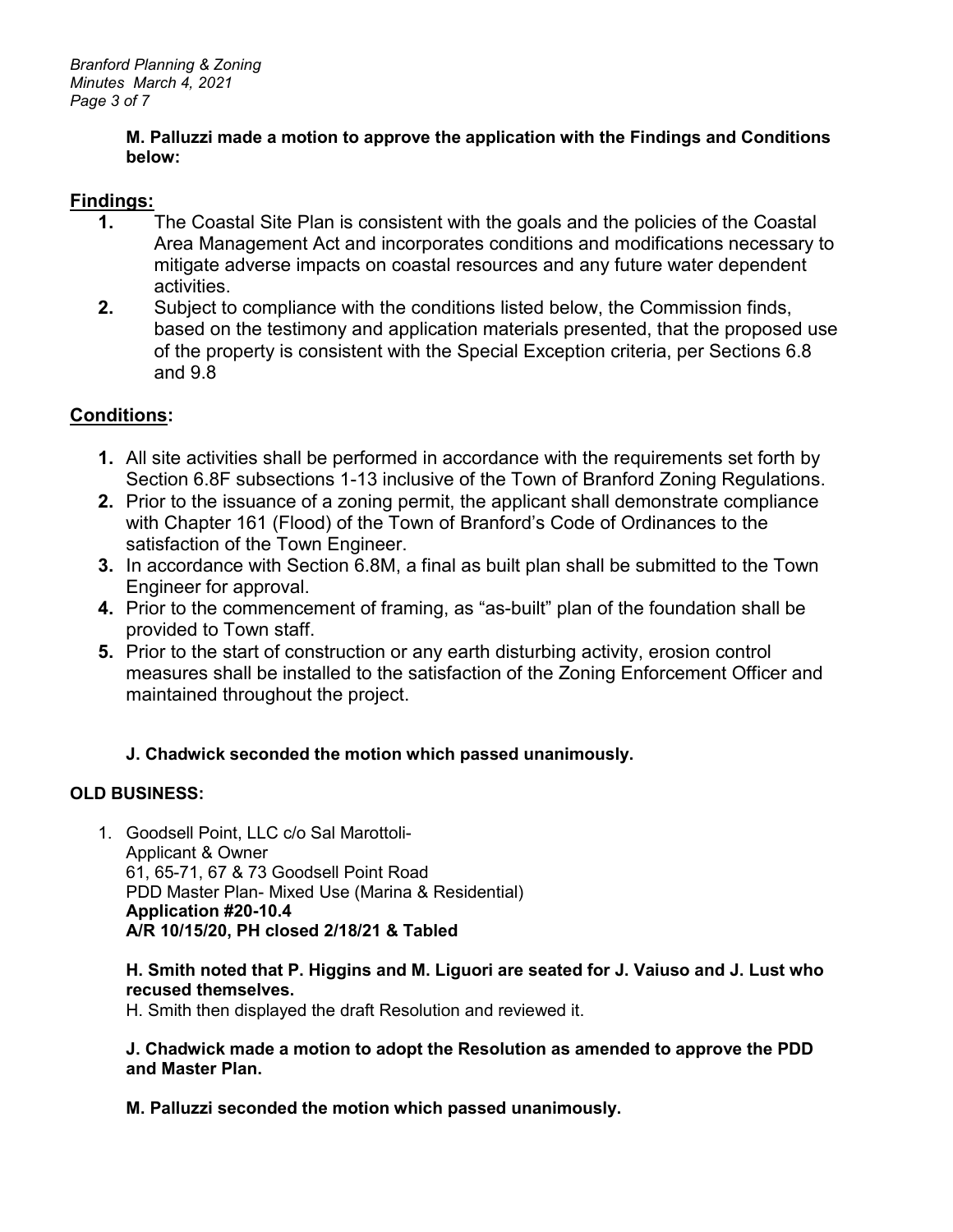*Branford Planning & Zoning Minutes March 4, 2021 Page 4 of 7*

> 2. Stony Creek Estates, LLC-Applicant & Owner 47 Gould Lane Special Exception Modification-Residential Open Space Development-Modification to restriction on development of 10, 12, & 14 Luisa Court **Application #20-11.3 A/R 11/5/20 & PH to be set by Staff and Chairperson, tabled from 2/18/21**

**Tabled to 3/18/21**

3. Karen Yarasavage & Kevin Genda-Applicants & Owners 24 Wakefield Road Special Exception & Coastal Site Plan-Grading (Section 6.8) **Application #21-2.1 To be A/R & PH to be set by Staff and Chairperson**

## **The Commission A/R and set the Public Hearing for 3/18/21**

4. Beacon Communities-Applicant Branford Housing Authority-Owner 115 South Montowese Street (Parkside Village I) Site Plan & Coastal Site Plan under CGS Section 8-30g (Affordable Housing Land Use Appeals) **- Application #17-9.6** Action to Modify decision as directed by the State of Connecticut Superior Court decision regarding *Housing Authority of the Town of Branford, et al. v. Town of Branford Planning and Zoning Commission (Docket nos. HHD-CV19-6115394-S and HHD-CV20-6122425-S)* **Tabled from 2/18/21**

## **Tabled to 3/18/21**

5. Premier Realty Holdings II,LLC c/o Robert Alvine-Applicant & Owner 132 Ivy Street Special Exception- Vehicle Delivery Facility **Application #21-2.4 To be A/R & PH to be set by Staff & Chairperson**

## **The Commission A/R and set the Public Hearing for 3/18/21**

- 6. Jay Gauvin-Applicant & Owner 65 Dorchester Lane Special Exception- Grading (Section 6.8) for New Home **Application #21-2.5 To be A/R & PH to be set by Staff & Chairperson**
	- **The Commission A/R and set the Public Hearing for 3/18/21**
- 7. Emilie Penner Greene-Applicant Scott Penner –Owner 1036-1040 Main Street Special Exception- Restaurant /Café **Application #21-2.6 To be A/R & PH to be set by Staff & Chairperson**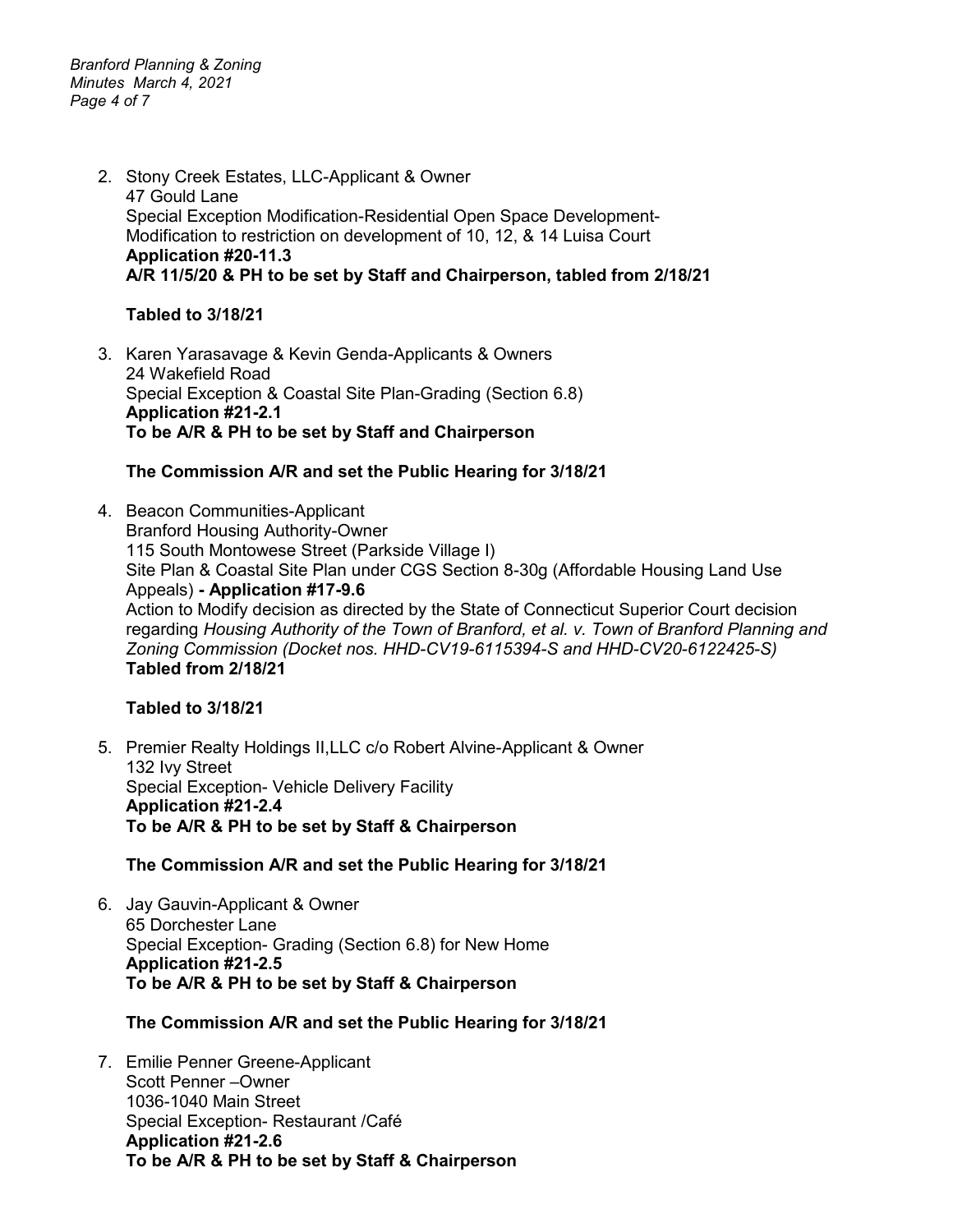*Branford Planning & Zoning Minutes March 4, 2021 Page 5 of 7*

#### **The Commission A/R and the PH to be set by Staff & Chairperson**

#### **NEW BUSINESS:**

1. Ceres Farm, LLC c/o Caius Mergy-Applicant LCM Properties, LLC c/o Joseph Mineri-Owner 101 & 115 North Branford Road Special Exception- Brewery with Tasting Room **Application #21-2.7 A/R 2/18/21 & PH to be set**

#### **The PH is set for 3/18/21**

2. Victor J. Cassella- Applicant Marilyn Cassella, Trustee-Owner 23 Prospect Hill Rd. Special Exception & CAM- Grading (Section 6.8) for a new home **Application #21-2.8 To be A/R & PH to be set**

#### **The Commission A/R and set the PH for 3/18/21**

3. 48 Leetes Island Rd Petroleum LLC, c/o Syed Sami-Applicant & Owner 42 Leetes Island Road Special Exception- Site & design changes **Application #21-2.9 To be A/R & PH to be set** 

#### **The Commission A/R and the PH to be set by Staff and Chairperson**

4. Town of Branford, c/o James Cosgrove-Applicant & Owner 747-749 East Main Street Site Plan-Addition to Cosgrove Animal Shelter **Application #21-2.11 To be A/R**

#### **The Commission A/R and Tabled to the 3/18/21 meeting.**

5. Andrew Rainone-Applicant KIOP Branford LLC, c/o Kimco Realty- Owner 1025-1091 West Main Street Special Exception- Add a drive up ATM machine to existing bank **Application #21-3.1 To be A/R**

**The Commission A/R and the PH to be set by Staff and Chairperson.**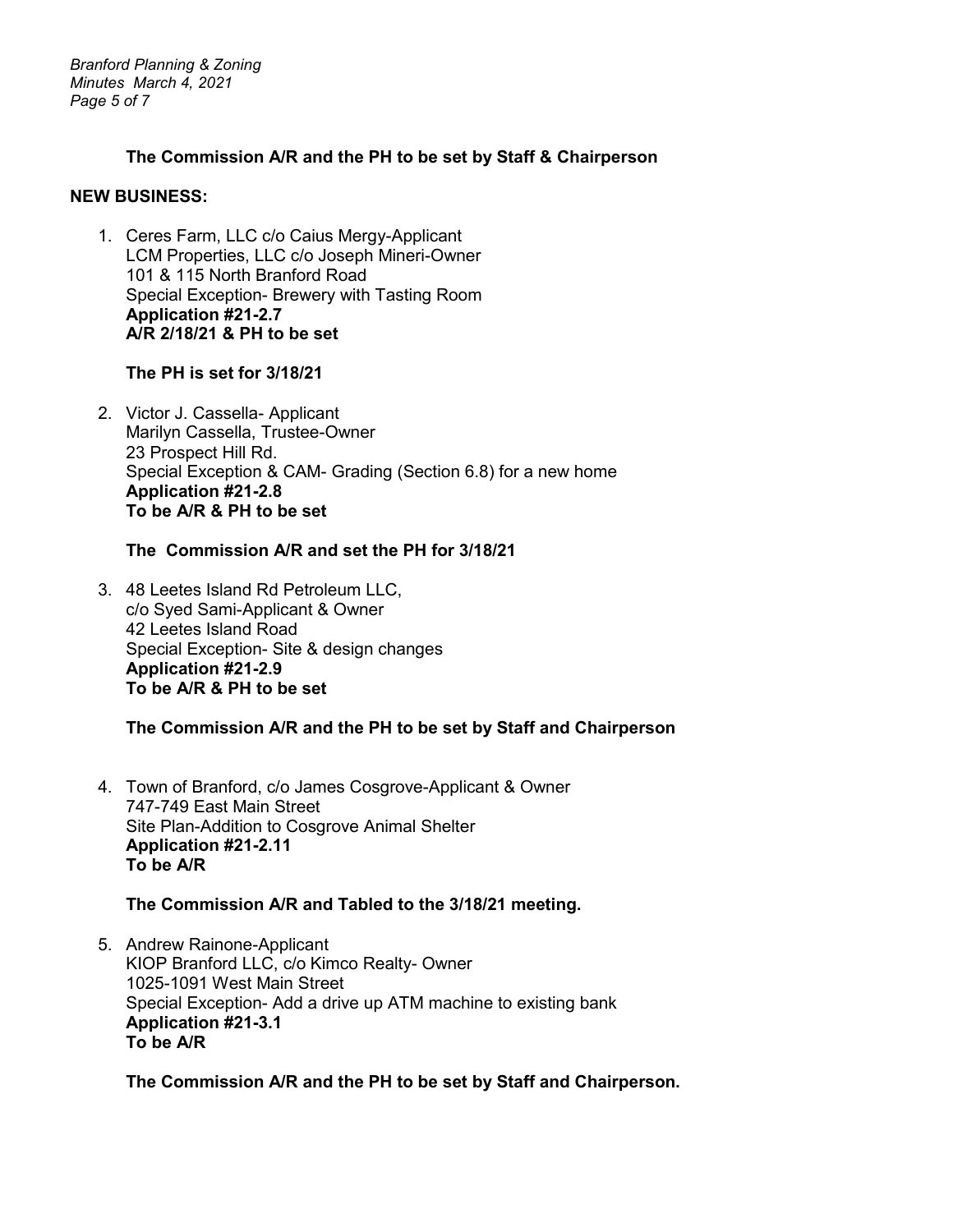*Branford Planning & Zoning Minutes March 4, 2021 Page 6 of 7*

> H. Smith stated that two applications were received very recently and didn't make it on the agenda. One is for an accessory apartment and an oversized accessory structure at 46 Parish Farm Rd.

The second item is for an accessory apartment at 548-552 Leetes Island Road. They are automatically accepted for the record and the public hearing date will be set by Staff and the Chairperson after they are reviewed.

#### **OTHER BUSINESS:**

- 1. Establish Bond for 14 & 20 Lomartra Lane
	- **F. Russo made a motion to establish a bond for 14 Lomartra Lane.**
	- **J. Chadwick seconded the motion which passed unanimously.**
	- **F. Russo made a motion to establish a bond for 20 Lomartra Lane. J. Chadwick seconded the motion which passed unanimously.**
- 2. Establish Bond for 8 Louis Drive **F. Russo made a motion to establish a bond for 8 Louis Drive. J. Chadwick seconded the motion which passed unanimously.**
- 3. Bond Release for 26 Summer Island Road **F. Russo made a motion to release the bond for 26 Summer Island Road. J. Chadwick seconded the motion which passed unanimously.**
- 4. Bond Release for 14 Old Hickory Road **F. Russo made a motion to release the bond for 14 Old Hickory Road. J. Chadwick seconded the motion which passed unanimously**.
- 5. Establish Bond for 148-172 Main Street- Tabled to the 3/18/21 meeting
- 6. Planner's Report

1. H. Smith reminded the commission that he mentioned at the last meeting that the Council Of Governments (COG) is considering formulating a regional version of the Affordable Housing Plan. H. Smith talked to someone at the Dept. of Housing to obtain an extension to the Housing Grant which is due to expire at the end of June. They told him an extension would be possible. He noted that there is a set of proposals in house from the request that was sent out for proposals. He suggested that perhaps a few Commissioners could be part of a group that would select a consultant.

2. H.Smith said that the Chairperson had previously asked about pending legislation and he had a few items to mention.

 Bill #6541- provides for better coordination between the Planning & Zoning and Inland Wetlands approvals.

 Bill #970- provides for changes in state laws time frames for approvals. He noted back in 2011, a few years were added to approval times for certain applications. This new bill will provide an additional year for approvals that occurred after July 2011 but prior to the effective date of the bill.

Bill#6448-This is a large bill that has many changes regarding the way meetings are held now, it will provide for hybrid or remote meetings and changes to the procedures for posting legal notices, etc.